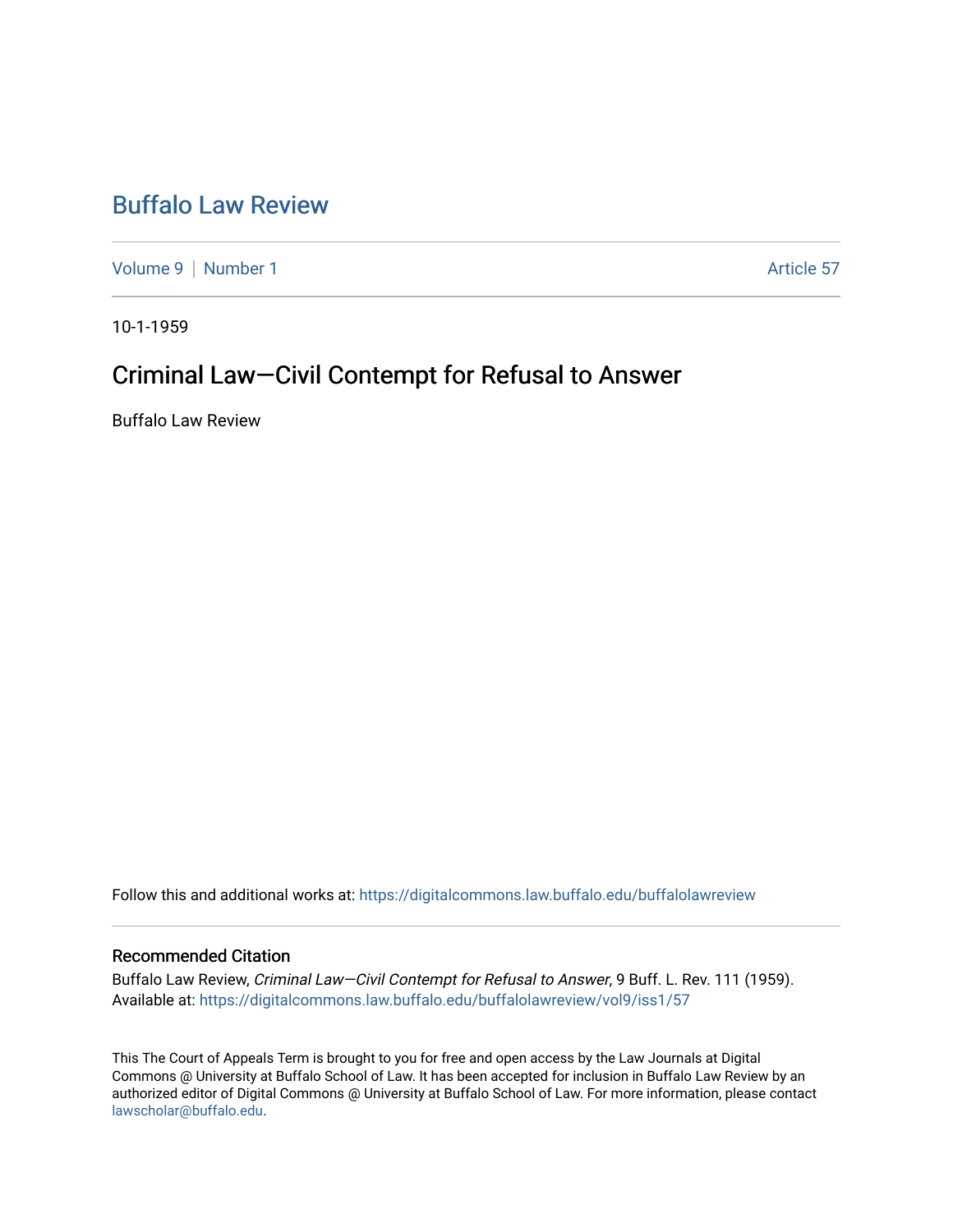#### CRIMINAL LAW

CRIMINAL LAW-CIVIL CONTEMPT FOR REFUSAL TO ANSWER

A witness who refuses to answer questions before a competent examiner may be committed to civil jail under New York Civil Practice Act Section  $406(3)$  as a means of compelling him to answer.<sup>1</sup> Since in civil and criminal contempt cases, courts have held that an answer may be so false and evasive as to be equivalent to no answer at all, the problem arises as to what test shall be applied in determining whether or not a given answer is sufficient and not equivalent to a refusal under Section 406(3). Considering the problem in *People v. McCloskey2* three judges of the Court of Appeals, in an opinion by Judge Froessel, adopted the rule that answers are sufficient when they are unequivocal and clear enough so that if they are shown to be false, the witness would clearly be guilty of perjury. When such answers are given there is no refusal to answer within the meaning of Section 403(3). Three judges, in an opinion by Judge Burke, took the position that "incredible, evasive, inconsistent testimony designed to thwart the legitimate object of the inquiry does not constitute . . ." an answer.<sup>3</sup>

Frank and Costenze Valenti were called before the Temporary State Commission of Investigation to answer twenty-six questions based on their presence at the alleged gangland meeting at Apalachin. After refusal to answer on the ground of possible self-incrimination they were granted immunity from prosecution.<sup>4</sup> Because of their continued refusal to answer they were ordered to civil jail for an indefinite period under authority of Section 406(3). The order was affirmed.<sup>5</sup> After seven months in jail they requested an opportunity to answer the same questions, but after their reappearance before the Commission they were refused release on the ground that their answers on their face indicated unequivocally that they were unworthy of belief. The witnesses then sought release on writs of *habeas corpus,* but the Trial Court upheld the commitment and dismissed the writs.6 On appeal, the Appellate Division ordered the release of Frank "on the ground that his answers to the *26* questions [were] not so palpably false and evasive as to be tantamount to the avoidance of giving answers . . .", whereas, Costenze was not ordered released "because his purported answers [were] palpably false and evasive, designed to obstruct and having the effect of obstructing the inquiry and avoiding the

<sup>1.</sup> N.Y. Civ. PRAc. AcT § 406(3): "If the person **...** refuses without reasonable cause to be examined, or to answer a legal and pertinent question . **. .** may commit the offender to jail, there to remain until he submits to do the act which he was so required to do or is discharged according to law." or is discharged according to law."<br>2. People v. McCloskey, 6 N.Y.2d 390, 189 N.Y.S.2d 898 (1959).

*<sup>3.</sup> Id.* at 405, 910.

<sup>4.</sup> N.Y. PEr. LAw § 2447. Constitutionality tested in People v. De Feo, 284 App. Div. 622, 131 N.Y.S.2d **806** (1st Dep't 1954), *rev'd* on other grounds 308 N.Y. 595, 127 N.E.2d **592 (1955).**

<sup>5.</sup> Commission of Investigation v. Lombardozzi, 7 A.D.2d 48, 180 N.Y.S.2d 496 (1s<br>Dep't 1958), *aff'd* 5 N.Y.2d 1026, 184 N.Y.S.2d 550 (1959).<br>6. People v. McCloskey, 186 N.Y.S.2d 798 (Sup. Ct. 1959).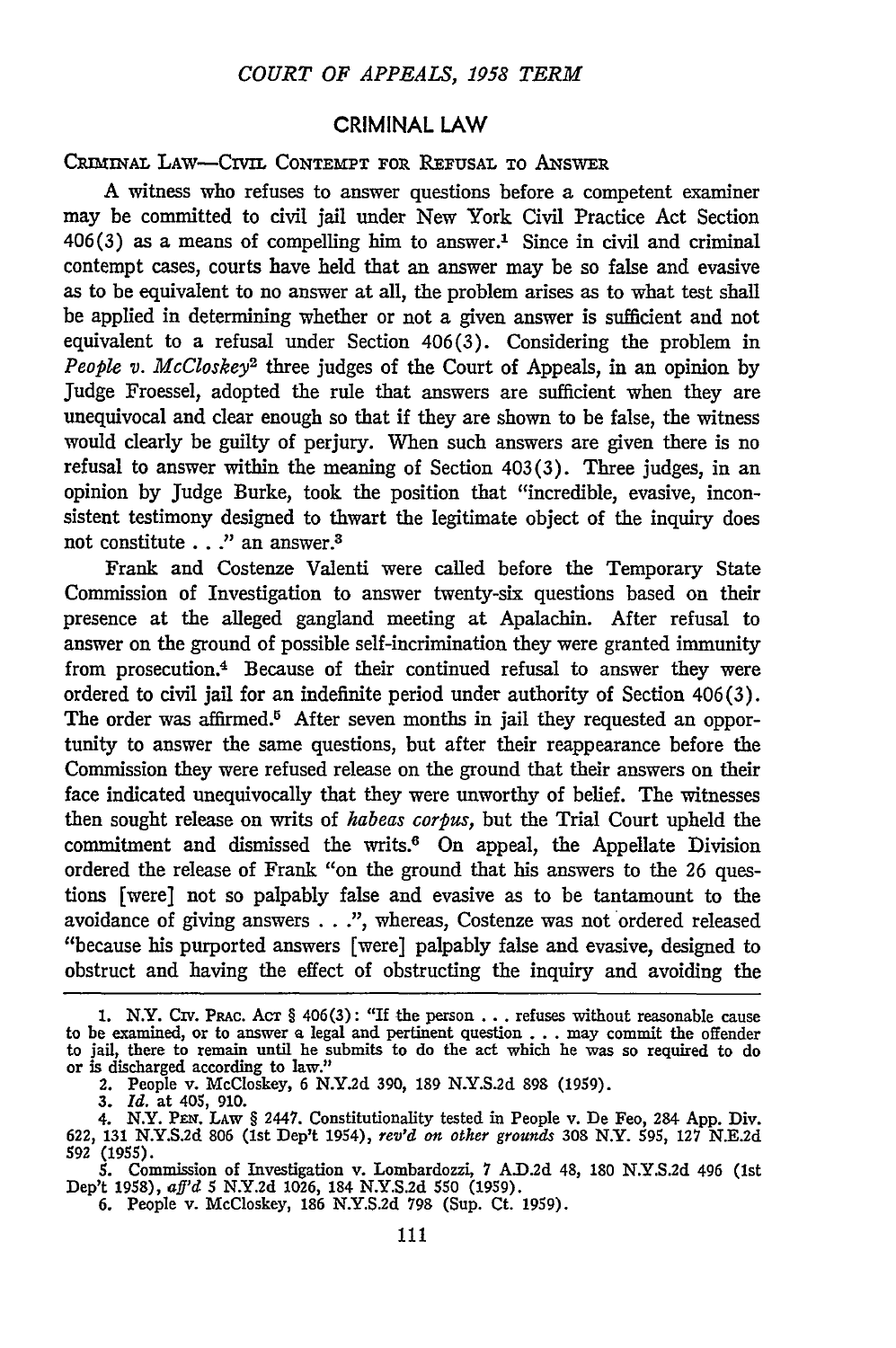#### *BUFFALO LAW REVIEW*

giving of answers to the commission." 7 The Court of Appeals, in result, affirmed the Appellate Division's orders, three judges holding for release of both, three for holding both, and Judge Desmond approving the distinction found by the Appellate Division on the ground that Costenze's answers "were on their face not only false but so clearly evasive and obstructive as to amount to a refusal to answer at all and so were contemptuous and contumacious as a matter of law."<sup>8</sup>

Among other things, an answer may be true, false, or evasive. If it is true justice is served. If the court thinks the answer is false the action to be taken is to accuse the witness of the crime of perjury,<sup>9</sup> and on that issue he "is entitled to a trial by jury under the safeguards of the criminal law." $10$ False testimony before a court is not punishable by civil or criminal contempt.<sup>11</sup> Contempt in the context of this discussion comes within the area of a *refusal* to answer. Summary punishment by incarceration is allowed as a remedial and coercive procedure where a witness has refused to answer a question.<sup>12</sup> The witness is said to hold the key to his freedom in that he may answer at any time and be released.<sup>18</sup> New York courts have recognized "[w]ith respect to both civil and criminal contempt  $\dots$  that under certain circumstances a response to a question may be so false and evasive as to be equivalent to no answer at all."<sup>14</sup>

In the *McCloskey* case Judge Froessel decided that since there is sufficient parallel of purpose between contempt proceedings and Section 406 proceedings --in that "committment is remedial and coercive, and the recalcitrant witness holds the key to his freedom,"---the rules developed in relation to the distinction between the merely false answer and the evasive answer in the former should be applied to the latter.<sup>15</sup> "The problem is to give meaningful content

contempt, a person guilty [of a] **(5)** Contumacious and unlawful refusal to be sworn as a witness; or, after being sworn, to answer any legal and proper interrogatory." § 751 states that the punishment may be imprisonment not exceeding thirty days. N.Y.<br>PEN. LAW § 600: "A person who commits a contempt of court, of any one of the following kinds, is guilty of a misdemeanor: (6) Contumacious and unlawful refusal to be sworn<br>as a witness, or, after being sworn, to answer any legal and proper interrogatory"; N.Y.<br>JUDICZARY LAW § 753: "Power of courts to punish consists of an omission to perform an act or duty which is yet in the power of the offender to perform, he shall be imprisoned only until he has performed it...." The duration may be for a period during which there has been a refusal to answer; People v. Davidson, 35 Hun. 471 (1885).

**13.** *Supra* note 2 at 399, 904.

14. Id. at 398; Foster v. Hastings, *supra* note 10; Finkel v. McCook, 247 App. Div.<br>57, 286 N.Y. Supp. 755 (1st Dep't 1936), aff'd 271 N.Y. 636, 3 N.E.2d 460 (1936).

*15. Supra* note 2 at **399,** 904.

**<sup>7.</sup>** People v. McCloskey, 8 **A.D.2d** 74, 185 **N.Y.S.2d 952** (1st Dep't 1959).

**<sup>8.</sup>** *Supra* note 2 at 406, **910.**

<sup>9.</sup> N.Y. PEN. LAW § 1620 et seq.<br>10. Supra note 2 at 398; Foster v. Hastings, 263 N.Y. 311, 189 N.E. 229 (1934).<br>11. Fromme v. Gray, 148 N.Y. 695, 43 N.E. 215 (1896) on civil contempt; Peoplo

v. De Feo, *supra* note 4.<br>12. N.Y. JUDICIARY LAW § 750: "A court of record has power to punish for criminal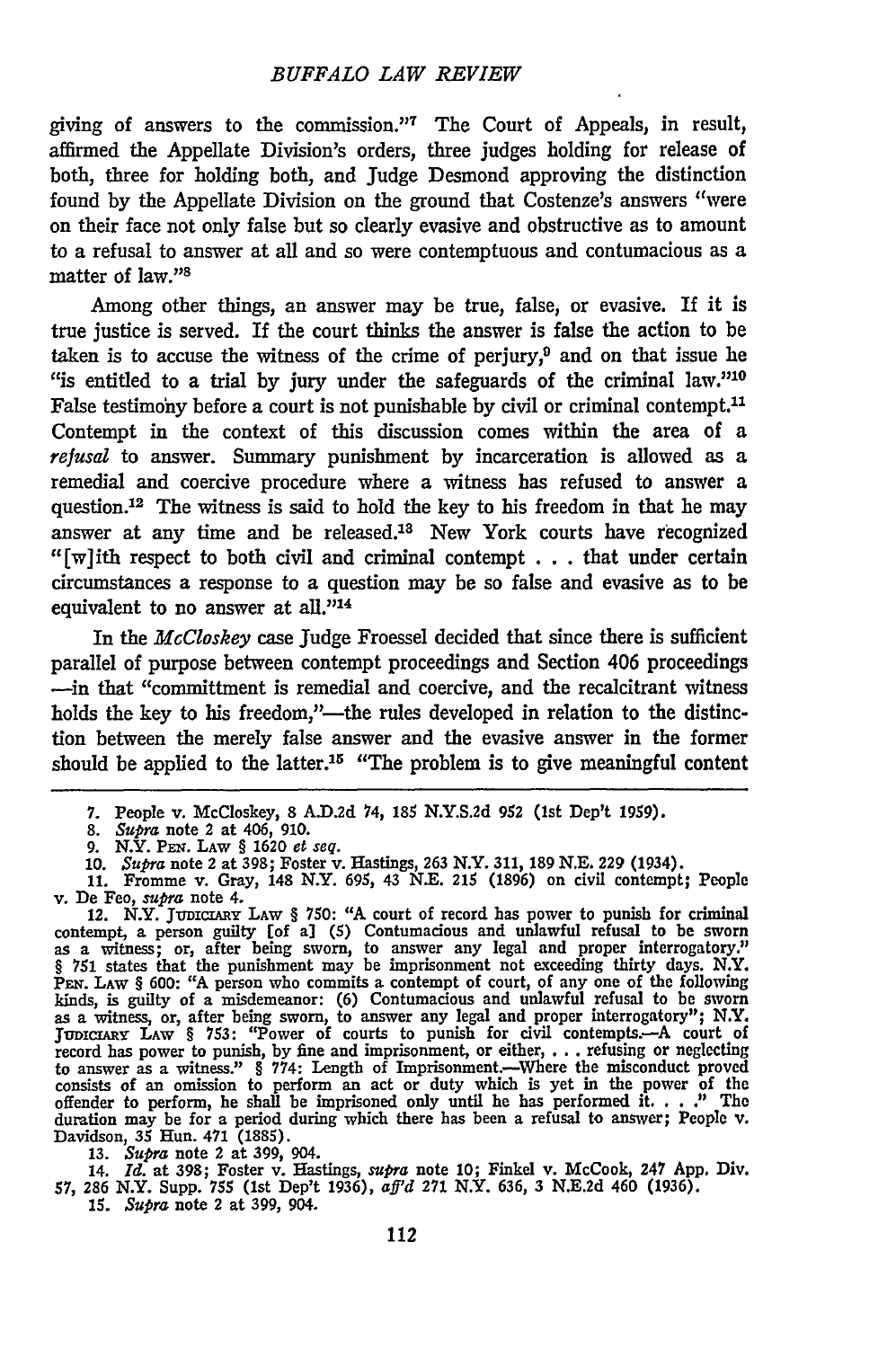to the distinction between the false answers and the answer that is so false and evasive as to be tantamount to no answer at all."<sup>16</sup> Judge Froessel sought to avoid some of the more subjective tests **by** focusing "exclusively on the internal content of the witness's answers," that is, "if the witness directly responds with unequivocal answers, which are clear enough to subject him to a perjury indictment, then he has made a *'bona fide* effort to answer' and may not be summarily committed for refusing to answer."<sup>17</sup> Depending on his answering skill, it would seem that this test might permit a witness to escape the burden of having to tell the truth. Although a witness may tell the truth without fear of prosecution where immunity has been granted, he may so fear gangland reprisals and loss of community reputation that he would rather fabricate or indulge in half-truths. In view of this test, the witness may attempt to serve his own ends **by** outright fabrication, risking a jury trial for perjury in exchange for freedom from indefinite civil incarceration.<sup>18</sup> The other alternative under this test is for him to tell the truth but mentally reserve much of the "incriminating" information, avoiding, on the surface, the appearance of being evasive. If the actor is skilled he literally burdens the examiner with a presumption that the witness has made answer so long as there is a quantity of clear and unequivocal utterance. Judge Burke's test gives wider scope to the examiner to use collateral information to determine whether or not an answer has been evasive and obstructive of the process of getting at the truth. This seems more like a "quality" test, and, perhaps, meets the needs of justice more satisfactorily.

The "meaningful content [of] the distinction" between a false answer and an evasive one perhaps lies in the sanctions. If the witness is forced to perjure (assuming he will not tell the truth), he has the jury trial and other safeguards of due process to protect him. On the issue of refusal to answer Judge Froessel was mindful that, **"[b]y** keeping relators in prison until they supply answers which satisfy the commission and the courts, they are not only being sentenced to conceivable life imprisonment, without a trial **by** jury or any of the other traditional rights which the law accords to a defendant, but they are in effect being compelled to admit they committed perjury in giving the answers they did. Such an arbitrary deprivation of liberty makes a hollow mockery of the 'due process of law' requirement."<sup>19</sup> Perhaps it is incorrect to say that the clear and unequivocal test seeks to give a witness a way out of a dilemma **by** permitting him to make merely some sort of clear unequivocal answer which justifies removal of the threat of civil incarceration. Where a grant of immunity after one has claimed the privilege against self-incrimination extends only to

**<sup>16.</sup>** *Ibid.*

**<sup>17.</sup>** *Id.* at 405; Matter of Michael, **326 US.** 224 (1945). **18.** Note the dual risk of perjury and contempt: "In order to punish perjury **. . .** as a contempt there must be added **. . .** the further element of obstruction to the court in the performance of its duty." Ex Parte Hudgings, 249 **U.S. 378 (1918);** United States v. Appel, 211 F. 495 (S.D.N.Y. 1913)<br>19. *Supra* note 2 at 405, 910.